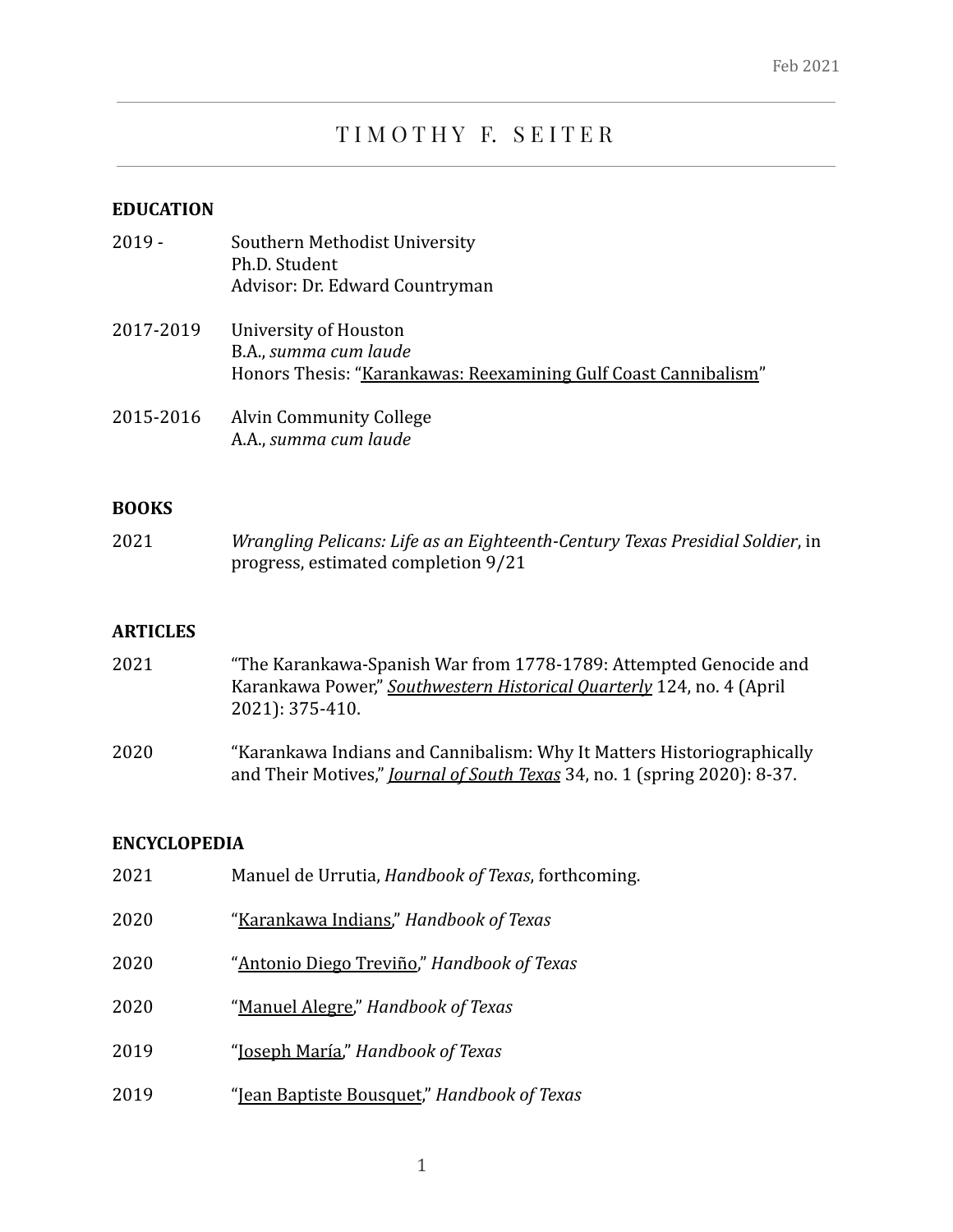| 2019 | "Nicholas de La Mathe," Handbook of Texas |
|------|-------------------------------------------|
|------|-------------------------------------------|

#### **ONLINE**

| 2021          | Conceptions Review, associate editor                                                                                    |
|---------------|-------------------------------------------------------------------------------------------------------------------------|
| 2021          | Texas Presidial Soldier Online Archive, Founder, Presidials.com                                                         |
| 2020          | "Accepting Money From All The Wrong Places," Inside Higher Ed                                                           |
| 2020          | "Thirteen Things I Learned From My First Semester as a Ph.D. Student,"<br>Inside Higher Ed                              |
| 2019          | "The Most Influential Text on Cannibalism: An Analysis of William Arens's<br>The Man-Eating Myth," History News Network |
| 2019          | "Why Are The Karankawa Indians Remembered as Savage Cannibals?,"<br>Texas History Notebook                              |
| 2019          | Karankawa Online Archive, Founder, Karankawas.com                                                                       |
| <b>HONORS</b> |                                                                                                                         |
| 2020          | Clements Center Travel Research Grant, \$500                                                                            |
| 2020          | Caldwell Memorial Writing Contest, 2nd place, graduate division, \$300                                                  |
| 2019          | Outstanding Honors Thesis Award, University of Houston                                                                  |
| 2018          | Del Barto Scholarship, academic achievement in UH Dept. of History,<br>\$2000                                           |
| 2018          | Mellon Research Scholar, inaugural cohort, \$5000                                                                       |
| 2018          | Provost Undergraduate Research Scholarship, \$1000                                                                      |
| 2017          | Summer Undergraduate Research Fellowship, \$3000                                                                        |
| 2016          | Graduation speaker, Alvin Community College                                                                             |
| 0.01          |                                                                                                                         |

 President's Award, highest accolade for academic excellence and leadership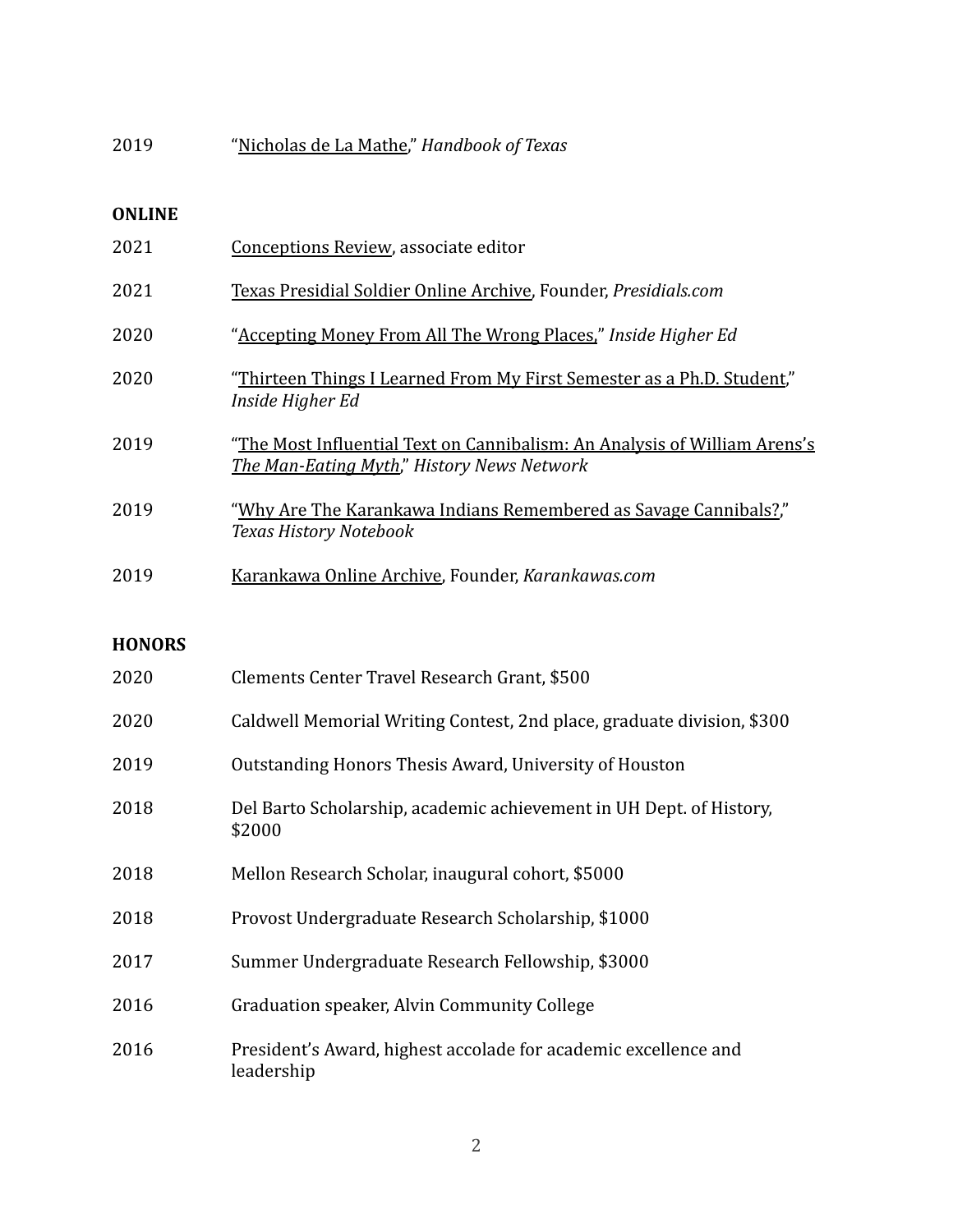- 2016 President's Council, served as one of two student representatives
- 2015-2016 Student Government President

### **SPEAKER**

| 2021           | "The Karankawa-Spanish War," Sons of the Republic of Texas - Moses Austin<br>Chapter, 16 June, 40 min                                                               |
|----------------|---------------------------------------------------------------------------------------------------------------------------------------------------------------------|
| 2021           | "Protect Corpus Christi Bay," Indigenous People of the Coastal Bend and<br>Ingleside on the Bay Coastalwatch Association, 17 June, 15 min                           |
| 2021           | "Karankawa Genocide," Greenhill School, 11 February, 80 mins                                                                                                        |
| 2021           | "The Karankawa Indians," St. John's Episcopal School, 28 January and 1<br>February, 90 mins                                                                         |
| 2021           | "Historian Tim Seiter on Local Native American History, 31" CCERP<br>Podcast, Cypress Creek Restoration Project, 57 mins                                            |
| 2020           | "Should I Present This? Cannibalism as a Harmful Historical Fact," 11th<br>Annual Southeast Regional Graduate Student Conference                                    |
| 2020           | "Motives of Texas Gulf Coast Anthropophagy," 11th Annual Texas A&M<br><b>History Conference</b>                                                                     |
| 2019           | Senior Honors Thesis Representative, The Office of Undergraduate<br>Research                                                                                        |
| 2018           | Alumni panel at Alvin Community College, Across the Curriculum<br>Conference                                                                                        |
| 2016           | "The Price of Conquest Role Playing Game," led a workshop with Dr.<br>Andrew Joseph Pegoda's Mexican American History students at Alvin<br><b>Community College</b> |
| <b>SERVICE</b> |                                                                                                                                                                     |
| 2021           | Consultant, Indigenous Peoples of the Coastal Bend and Ingleside on the<br><b>Bay Coastal Watch Association</b>                                                     |
| 2021           | Consultant, Goliad County Historical Marker, 1824 Indian Treaty                                                                                                     |
| 2021           | Consultant, We Were Illegal, Jessica Goudeau                                                                                                                        |
|                |                                                                                                                                                                     |